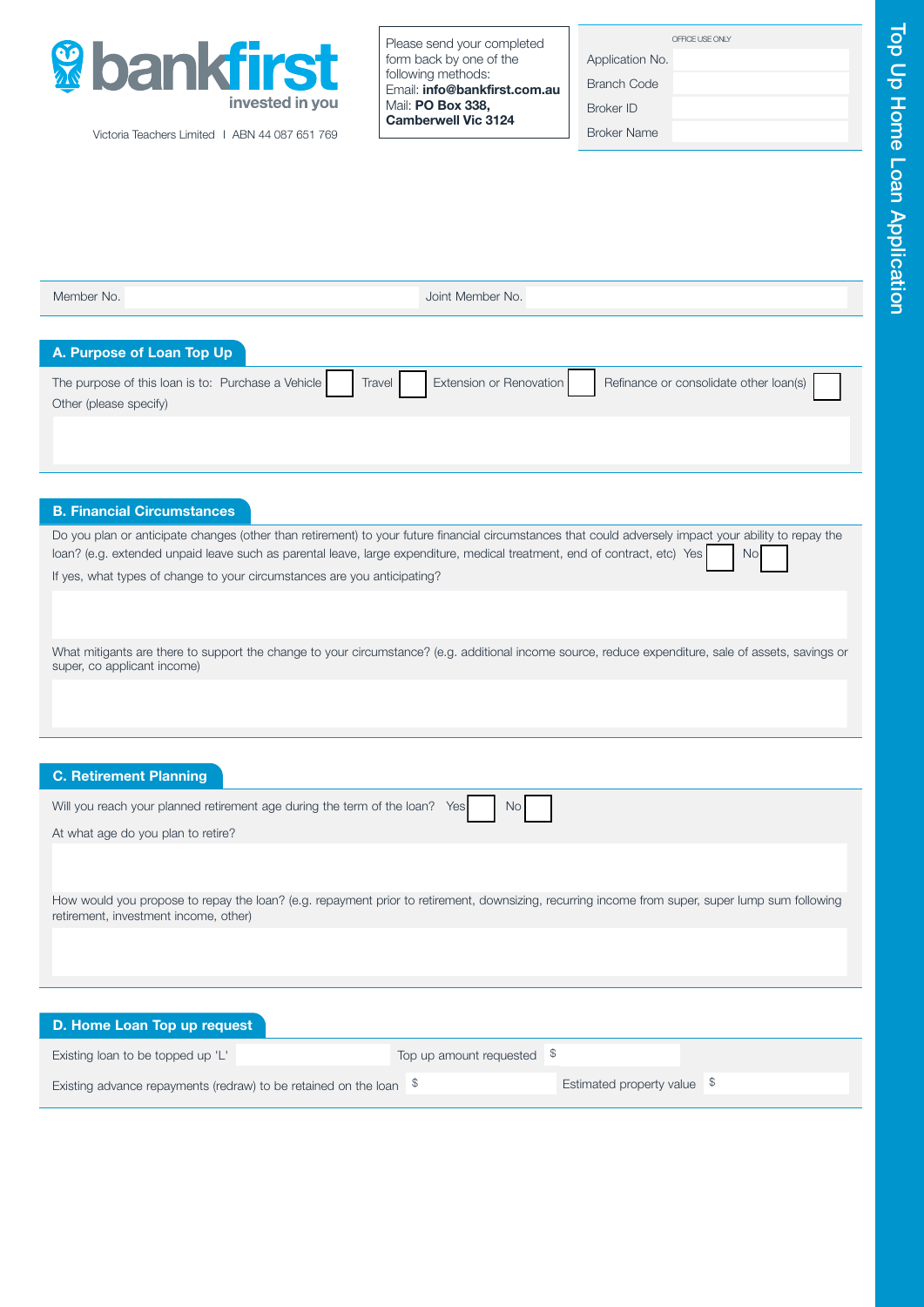| <b>E. Personal Details - Applicant One</b>                                                                                    |                            |                                                |                    |
|-------------------------------------------------------------------------------------------------------------------------------|----------------------------|------------------------------------------------|--------------------|
| Title<br>Mr<br><b>Mrs</b><br>Miss <sup>1</sup><br>Ms<br>Mx                                                                    | <b>Relationship Status</b> |                                                |                    |
| Surname                                                                                                                       | Given Names                |                                                |                    |
| Other Names commonly known by                                                                                                 |                            |                                                | Date of Birth      |
| Residential Address                                                                                                           |                            | Postcode                                       | Years of residence |
| Postal Address (if different from above)                                                                                      |                            |                                                | Postcode           |
| Previous Address (if less than 3 years)                                                                                       |                            | Postcode                                       | Years of residence |
| Home Telephone                                                                                                                | Work Telephone             |                                                |                    |
| Mobile                                                                                                                        | Email                      |                                                |                    |
| <b>Buying</b><br>Rent<br><b>Housing Status</b><br>Owned<br><b>Board</b>                                                       | Driver's Licence No.       |                                                | <b>Expiry</b>      |
| Age of dependants<br>No. of dependants                                                                                        |                            | Are you a permanent resident of Australia? Yes | No.                |
| Are you a citizen of any country other than Australia? Yes<br>No I<br>If yes, please list all countries of citizenship        |                            |                                                |                    |
| Are you a resident for tax purposes of another country? Yes<br>If yes, please state all countries where tax is payable<br>No. |                            |                                                |                    |
| (If you ticked Yes, please ensure the 'Bank First CRS self-certification' form is also completed)                             |                            |                                                |                    |

| E. Personal Details - Applicant Two                                                                                                 |                            |                                                |                    |
|-------------------------------------------------------------------------------------------------------------------------------------|----------------------------|------------------------------------------------|--------------------|
| Title<br>Mr<br><b>Mrs</b><br><b>Miss</b><br>Ms<br>Mx                                                                                | <b>Relationship Status</b> |                                                |                    |
| Surname                                                                                                                             | Given Names                |                                                |                    |
| Other Names commonly known by                                                                                                       |                            |                                                | Date of Birth      |
| <b>Residential Address</b>                                                                                                          |                            | Postcode                                       | Years of residence |
| Postal Address (if different from above)                                                                                            |                            |                                                | Postcode           |
| Previous Address (if less than 3 years)                                                                                             |                            | Postcode                                       | Years of residence |
| Home Telephone                                                                                                                      | Work Telephone             |                                                |                    |
| Mobile                                                                                                                              | Email                      |                                                |                    |
| <b>Buying</b><br>Rent I<br>Board<br><b>Housing Status</b><br>Owned                                                                  | Driver's Licence No.       |                                                | <b>Expiry</b>      |
| Age of dependants<br>No. of dependants                                                                                              |                            | Are you a permanent resident of Australia? Yes | No.                |
| Are you a citizen of any country other than Australia? Yes<br>If yes, please list all countries of citizenship<br>No                |                            |                                                |                    |
| Are you a resident for tax purposes of another country? Yes<br>If yes, please state all countries where tax is payable<br><b>No</b> |                            |                                                |                    |
| (If you ticked Yes, please ensure the 'Bank First CRS self-certification' form is also completed)                                   |                            |                                                |                    |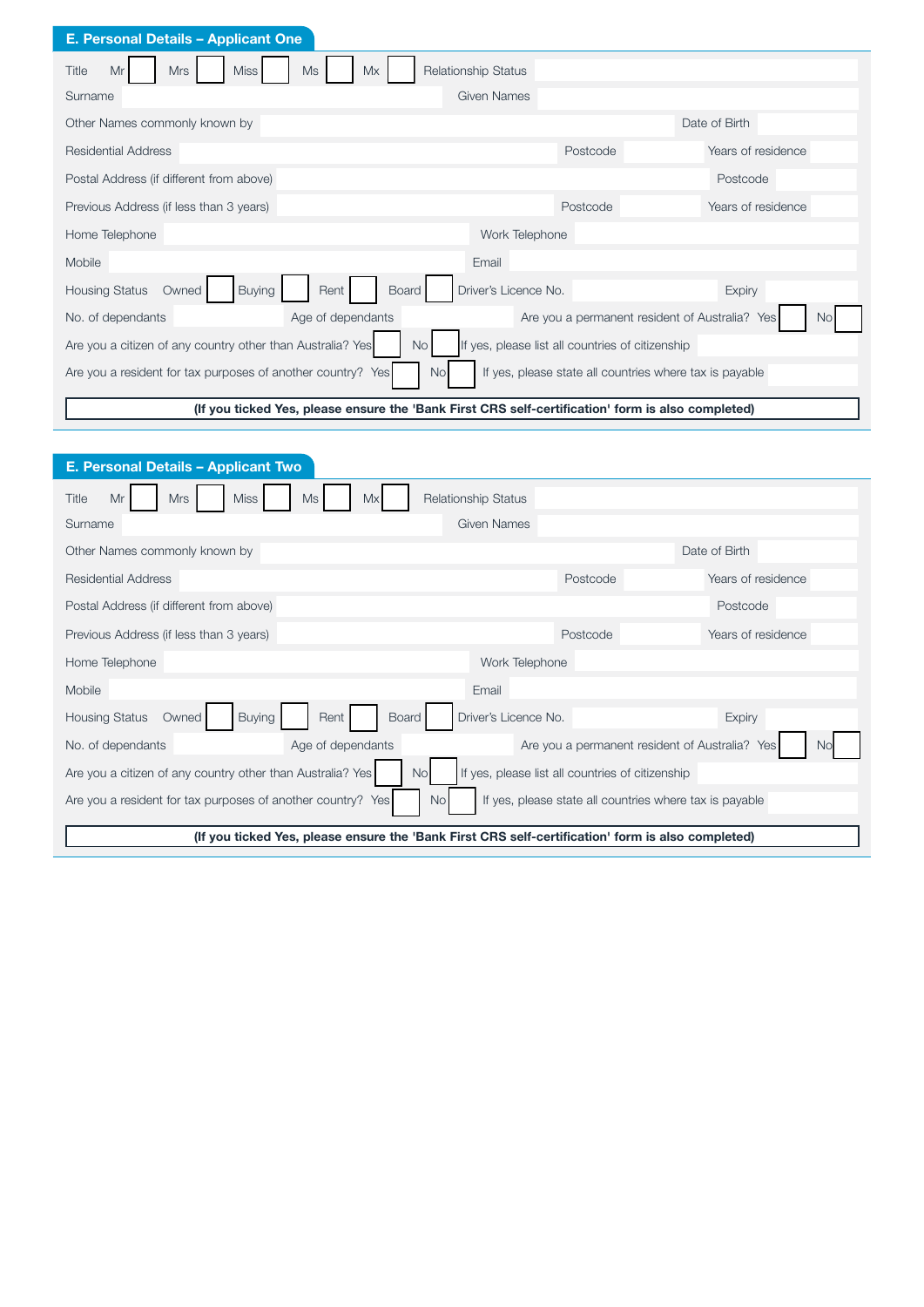# F. Employment Details – Applicant One

| $\blacksquare$ . Employment Details – Applicant One         |                               |                  |
|-------------------------------------------------------------|-------------------------------|------------------|
| Occupation/Nature of Business                               | Employer's Name/Business Name |                  |
| <b>Employer's Address</b>                                   | Postcode                      | Years of Service |
| Status Full time<br>Temp<br>Contract<br>Part time<br>Casual | Self employed                 |                  |
| Payroll Contact Name                                        | Telephone                     |                  |
| Previous Employer (if less than 3 years)                    |                               | Years            |
|                                                             |                               |                  |
|                                                             |                               |                  |
| F. Employment Details - Applicant Two                       |                               |                  |
| Occupation/Nature of Business                               | Employer's Name/Business Name |                  |
| Employer's Address                                          | Postcode                      | Years of Service |
| Part time<br>Status Full time<br>Temp<br>Casual<br>Contract | Self employed                 |                  |
| Payroll Contact Name                                        | Telephone                     |                  |
| Previous Employer (if less than 3 years)                    |                               | Years            |
|                                                             |                               |                  |
| <b>G. Income - Applicant One</b>                            |                               |                  |

| Net Monthly Pay (attach evidence) $\frac{\$}{}$                                                                       | Other Income (attach evidence) $\frac{1}{3}$ |  |
|-----------------------------------------------------------------------------------------------------------------------|----------------------------------------------|--|
| Source                                                                                                                |                                              |  |
| Please include current payslips for each applicant, or at least 2 years tax returns and assessments if self employed. |                                              |  |

| H. Income – Applicant Two            |                                   |
|--------------------------------------|-----------------------------------|
| Net Monthly Pay (attach evidence) \$ | Other Income (attach evidence) \$ |
| Source                               |                                   |

Please include current payslips for each applicant, or at least 2 years tax returns and assessments if self employed.

# I. Assets – What You Own

| <b>Type of Asset</b>       | <b>Bank/Description/Address</b> | Asset in name of | Value          | Mortgaged |           |
|----------------------------|---------------------------------|------------------|----------------|-----------|-----------|
| Home                       |                                 |                  | $$\mathbb{S}$$ | Yes       | No        |
| Land                       |                                 |                  | $$\mathbb{S}$$ | Yes       | <b>No</b> |
| <b>Other Real Estate</b>   |                                 |                  | $$\mathbb{S}$$ | Yes       | <b>No</b> |
| Car(s) (Year, Make, Model) |                                 |                  | $\mathbb{S}$   | Yes       | <b>No</b> |
|                            |                                 |                  | $$\mathbb{S}$$ | Yes       | <b>No</b> |
| Savings accounts           |                                 |                  | $$\mathbb{S}$$ |           |           |
| Investments                |                                 |                  | $$\mathbb{S}$$ |           |           |
| Contents (Insured value)   |                                 |                  | $$\mathbb{S}$$ |           |           |
| Superannuation             |                                 |                  | $$\mathbb{S}$$ |           |           |
| Other                      |                                 |                  | $\$\$          |           |           |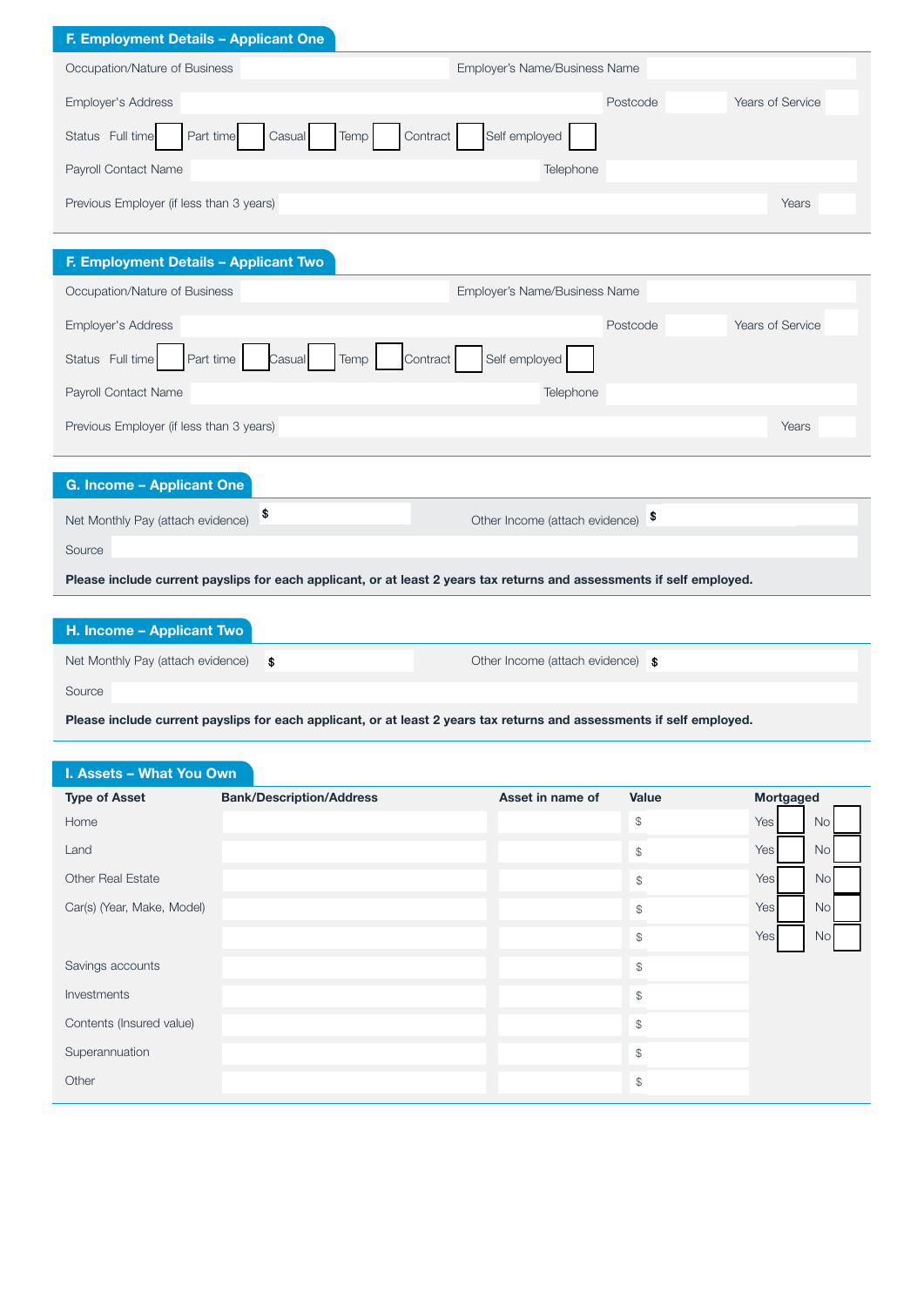# J. Liabilities – What You Owe

Details of monthly commitments (Please list credit card limits and details even if balance owed is nil)

|                        | Lender | Remaining Term (years) Limit |               | <b>Balance Mortgaged</b> | <b>Monthly Instalment</b> |
|------------------------|--------|------------------------------|---------------|--------------------------|---------------------------|
| 1st Mortgage           |        |                              | \$            | $\frac{1}{2}$            | \$                        |
| Rent/Board             |        |                              |               |                          | $\frac{1}{2}$             |
| Personal/Car Loans     |        |                              | \$            | $\$\$                    | $\$\$                     |
| Other Loans            |        |                              | \$            | $\mathcal{L}$            | \$                        |
| Credit/Charge Card     |        |                              | $\mathcal{S}$ | $\mathcal{S}$            | \$                        |
| Credit/Charge Card     |        |                              | $\mathcal{L}$ | $\mathcal{S}$            | \$                        |
| Other (please specify) |        |                              | \$            | $\$\$                    | $\frac{1}{2}$             |
|                        |        |                              |               |                          | \$0.00                    |

#### K. Expenses – What You Spend General (Food, Clothing, Medical, Gym, Entertainment, Other) **Utilities & Services** (Rates, Gas, Electricity, Water, Telephone, Mobile, Internet, Pay TV) **Children & Education** (Child Maintenance, School Fees / Expenses, Childcare) \$ **per month Travel** (Registration, Petrol,  $\frac{1}{2}$  and  $\frac{1}{2}$  per month \$ per month \$ 0.00\$ per month \$ per month Public Transport) **Insurances** (Car, Health, Life, Building, Contents, Income Protection) Total variable monthly expenses (excluding fixed expenses included in the Liabilities section)

# L. Insurance

Home & Contents Insurance

| <b>TRIP &amp; CONGITS MODERNIE</b>                                                                              |                                             |  |
|-----------------------------------------------------------------------------------------------------------------|---------------------------------------------|--|
| If you are making structural changes to your mortgaged property you may need to review your insurance coverage. |                                             |  |
| Please contact me to provide a quote for: Home & Contents Insurance                                             | Home Insurance only Contents Insurance only |  |

# M. Email Consent Email Consent I consent to receive my letter of offer and other documents in relation to this loan contract via email and acknowledge the following: • paper documents may no longer be given; and • electronic communications must be regularly checked for documents; and

• consent to the giving of documents by electronic communication may be withdrawn at any time.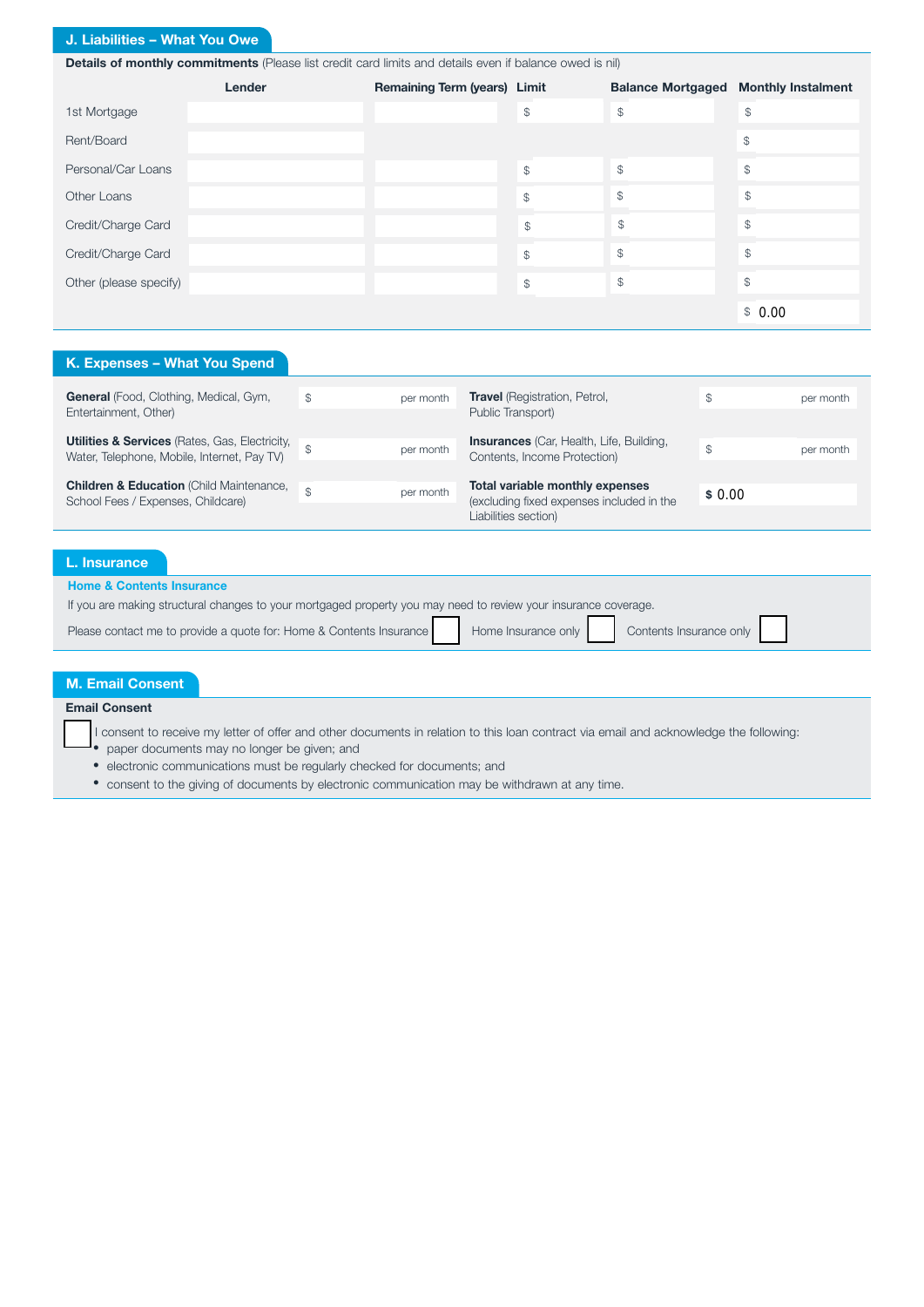#### What information can be used and disclosed?

The Privacy Act allows Victoria Teachers Limited trading as Bank First ('we', 'us', 'our') ACN 087 651 769 to use and disclose personal information we collect about you for the primary purpose for which it was collected and for related secondary purposes that you would reasonably expect. In connection with providing credit to you, personal information may include **credit information**, such as:

- details to identify you and verify your identity, such as your name, sex, date of birth, current and 2 previous addresses, your current and last known employer, and your driver's licence number
- the fact that you have applied for credit and the amount or that we are a current credit provider to you, or that you have agreed to be a guarantor
- advice that payments previously notified as unpaid are no longer overdue
- information about your current or terminated consumer credit accounts and your repayment history
- financial hardship information about you
- payments overdue for at least 60 days and for which collection action has started
- in specified circumstances, that in our opinion you have committed a serious credit infringement
- the fact that credit provided to you by us has been paid or otherwise discharged, and
- other information about credit standing, worthiness, history or capacity that credit providers can disclose under the Privacy Act, including a credit report.

### When and why do we collect information?

Before, during or after the provision of our products and services to you, we may collect your personal information for the purpose of providing products and services to you and managing our business. When providing credit to you, this may include assessing your application for consumer or commercial credit or to be a guarantor, assessing your credit worthiness, managing your loan or the arrangements under which your loan is funded or collecting overdue payments. Some laws require us to obtain personal information about you before we provide you with particular products or services or process particular transactions in which you are involved – e.g. laws relating to anti-money laundering and counter-terrorism financing, consumer credit, taxation and real property transactions.

If you do not provide us with the personal information that we request, we may not be able to consider your application for credit or provide other products and services.

#### Who can give or collect information?

For the purpose of providing products and services to you and managing our business, we may give your personal information to:

- external service providers to us, such as organisations which we use to verify your identity, payment systems operators, mailing houses and research consultants
- insurers and re-insurers, where insurance is provided in connection with our services to you
- superannuation funds, where superannuation services are provided to you
- debt collecting agencies, if you have not repaid a loan as required
- our professional advisors, such as accountants, lawyers and auditors
- state or territory authorities that give assistance to facilitate the provision of home loans to individuals
- other credit providers and their professional advisors
- your representative, for example, lawyer, mortgage broker, financial advisor or attorney, as authorised by you, or
- government and regulatory authorities, if required or authorised by law.

In addition, in connection with providing credit to you, we and the Credit Providers mentioned below may:

- obtain a commercial and/or consumer credit report containing personal information about you from a credit reporting body
- obtain personal information about you from your employer and any referees that you may provide and disclose to them, for the purpose of verification, personal information you have provided to us which they could reasonably be expected to be able to verify
- exchange credit information about you with each other, and
- exchange credit information about you with any credit reporting body and any other provider of credit to you named in your credit application or a credit report from a credit reporting body.

#### Credit Providers can mean:

- us
- our related companies
- any introducer, dealer or broker referred to in a loan application
- any agent or contractor of ours assisting in processing a loan application, and
- other entities that may be involved in a securitisation arrangement or other joint arrangement which we use to fund or manage your loan, including without limitation the Reserve Bank of Australia and any loan originator.

#### Disclosure to overseas recipients

We may disclose your personal information to overseas recipients. The countries in which such recipients are likely to be located include the United States of America, the United Kingdom and countries within Europe.

However, if we do disclose information to overseas recipients, we will do so on the basis that the information will be used only for the purposes set out in this document.

#### Important information about credit reporting bodies

If you apply for or hold any kind of credit with us, we may disclose information to a credit reporting body. That includes disclosing that you are in default under a credit agreement or have committed a serious credit infringement, if that is the case. Specifically, we may disclose information to or collect information from Equifax, whose privacy policy and contact details are at www.equifax.com.au and Dun & Bradstreet, whose privacy policy and contact details are at www.dnb.com.au. Credit reporting bodies collect credit information about individuals which they provide as credit reports to credit providers and others in the credit industry to assist them in managing credit risk, collecting debts and other activities.

"Credit pre-screening" is a service for credit providers wishing to send direct marketing material about credit services. A credit reporting body uses information it holds to screen out individuals who do not meet criteria set by the credit provider. Credit reporting bodies must maintain a confidential list of individuals who have opted out of their information being used in pre-screening. To opt out of credit pre-screening, contact the credit reporting body, using the contact details on their websites, referred to above.

You can also ask a credit reporting body not to use or disclose your personal information for a period if you believe on reasonable grounds that you have been or are likely to be a victim of fraud, including identity fraud.

# Disclosure to insurers and guarantors Lenders' mortgage and trade insurers

In connection with providing credit to you, a lenders' mortgage insurer or a registered trade insurer may obtain credit information about you from a Credit Provider or from a credit reporting body to assess whether to provide lenders' mortgage insurance to us in relation to an application for consumer credit, or whether to provide trade insurance to us in relation to an application for commercial credit.

#### **Guarantors**

In connection with providing credit to you, the Credit Providers may give a guarantor, or a person considering becoming a guarantor, credit information about you to enable the guarantor to decide whether to act as guarantor, or to keep the guarantor informed about your repayment of the credit secured by the guarantee.

### Personal information about third parties

You represent that, if at any time you supply us with personal information about another person (for example a referee), you are authorised to do so; and you agree to inform that person about who we are, how to contact us, how to obtain our Privacy Policy, and that we will use and disclose their personal information for the purposes set out in this Permission and that they can gain access to that information.

# Security, privacy policy, and marketing preferences

#### **Security**

We take all reasonable steps to ensure that all your personal information held by us (on our website or otherwise), is protected from misuse, interference and loss, and from unauthorised access, disclosure or modification.

#### Privacy Policy

Our Privacy Policy, located on our website at **bankfirst.com.au**, provides additional information about how we handle your personal information. It explains how you can ask for access to personal information we hold about you and seek correction of that information. It also explains how you can complain about a breach of the Privacy Act or the Privacy (Credit Reporting) Code, and how we will deal with your complaint. We will give you a copy of our Privacy Policy on request.

#### Marketing preferences

We may use information about you to inform you about products and services, including those of third parties, unless you ask us not to. We may do so even if you are on the Do Not Call Register, unless you ask us not to.

#### Consumer Data Right

The Consumer Data Right gives you the right to:

- access some of the data (including personal information) held about you by us and by other data holders ('CDR Data')
- consent to an accredited third party accessing your CDR Data held by us, and
- consent to us accessing your CDR Data held by another data holder.

We have a policy about our management of CDR Data which is available through our website. You can also get an electronic or hard copy from us on request.

© Copyright exists in this document